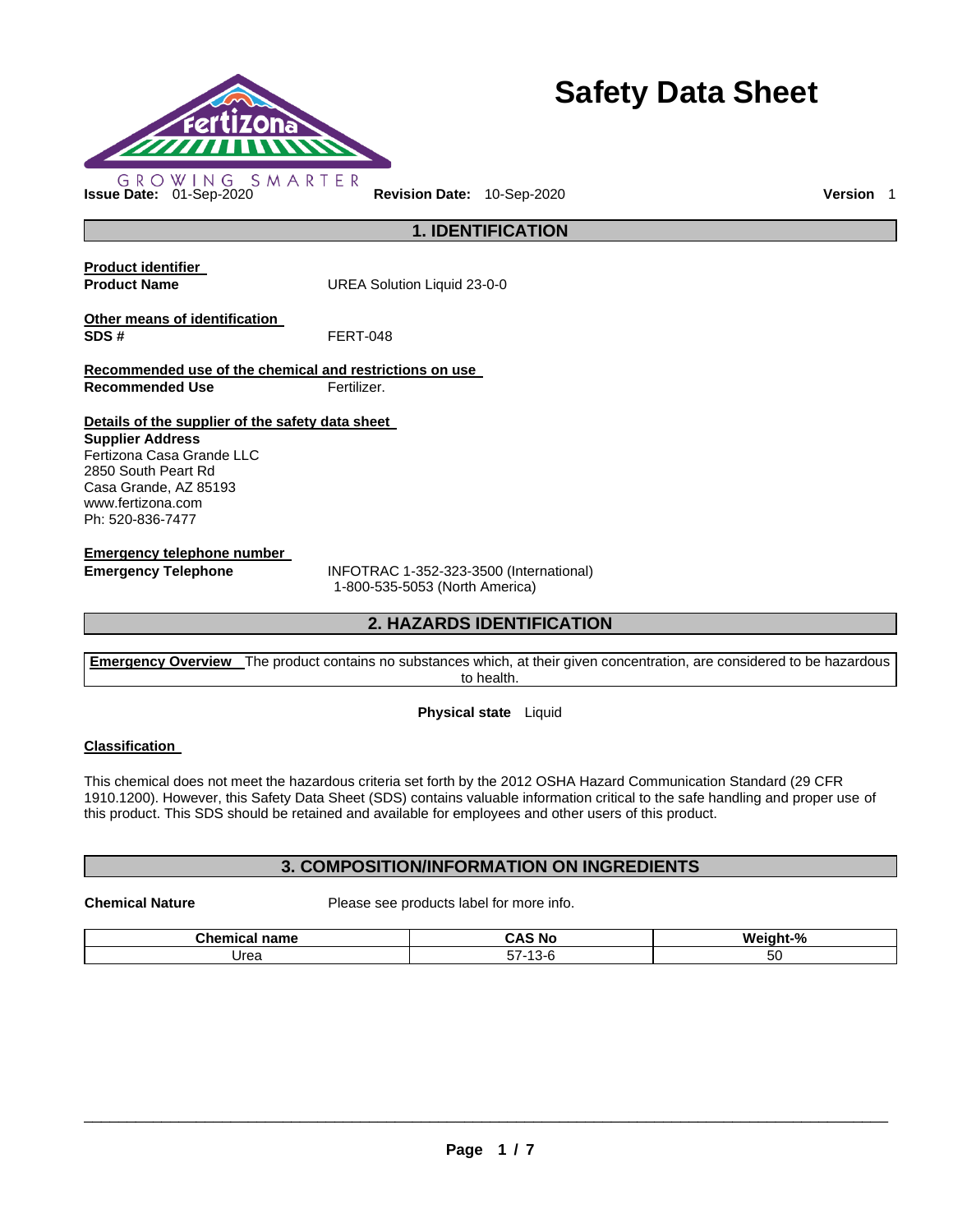## \_\_\_\_\_\_\_\_\_\_\_\_\_\_\_\_\_\_\_\_\_\_\_\_\_\_\_\_\_\_\_\_\_\_\_\_\_\_\_\_\_\_\_\_\_\_\_\_\_\_\_\_\_\_\_\_\_\_\_\_\_\_\_\_\_\_\_\_\_\_\_\_\_\_\_\_\_\_\_\_\_\_\_\_\_\_\_\_\_\_\_\_\_ **4. FIRST AID MEASURES**

## **Description of first aid measures**

| <b>Eye Contact</b>                                                         | Immediately flush with plenty of water. After initial flushing, remove any contact lenses and<br>continue flushing for at least 15 minutes. If eye irritation persists: Get medical<br>advice/attention. |  |
|----------------------------------------------------------------------------|----------------------------------------------------------------------------------------------------------------------------------------------------------------------------------------------------------|--|
| <b>Skin Contact</b>                                                        | Wash off immediately with soap and plenty of water while removing all contaminated<br>clothes and shoes. If skin irritation persists, call a physician.                                                  |  |
| <b>Inhalation</b>                                                          | Remove exposed individual(s) to fresh air for 20 minutes. Consult a physician/poison center<br>if individual's condition declines or if symptoms persist.                                                |  |
| Ingestion                                                                  | Rinse mouth. Do NOT induce vomiting. Drink 1 or 2 glasses of water. Never give anything<br>by mouth to an unconscious person. Call a poison center or doctor/physician if you feel<br>unwell.            |  |
| Most important symptoms and effects, both acute and delayed                |                                                                                                                                                                                                          |  |
| <b>Symptoms</b>                                                            | May cause skin and eye irritation. May cause nausea, vomiting, stomach ache, and<br>diarrhea.                                                                                                            |  |
| Indication of any immediate medical attention and special treatment needed |                                                                                                                                                                                                          |  |
| <b>Notes to Physician</b>                                                  | Treat symptomatically.                                                                                                                                                                                   |  |
| <b>5. FIRE-FIGHTING MEASURES</b>                                           |                                                                                                                                                                                                          |  |

## **Suitable Extinguishing Media**

Use extinguishing measures that are appropriate to local circumstances and the surrounding environment.

#### **Unsuitable Extinguishing Media** Not determined.

#### **Specific Hazards Arising from the Chemical**

Product is not flammable or combustible.

#### **Protective equipment and precautions for firefighters**

As in any fire, wear self-contained breathing apparatus pressure-demand, MSHA/NIOSH (approved or equivalent) and full protective gear.

## **6. ACCIDENTAL RELEASE MEASURES**

## **Personal precautions, protective equipment and emergency procedures**

| <b>Personal Precautions</b>                          | Use personal protective equipment as required.                                                                 |
|------------------------------------------------------|----------------------------------------------------------------------------------------------------------------|
| <b>Environmental precautions</b>                     |                                                                                                                |
| <b>Environmental precautions</b>                     | See Section 12 for additional Ecological Information.                                                          |
| Methods and material for containment and cleaning up |                                                                                                                |
| <b>Methods for Containment</b>                       | Prevent further leakage or spillage if safe to do so. Soak up and contain spill with an<br>absorbent material. |
| <b>Methods for Clean-Up</b>                          | Reclaim where possible. Sweep up and shovel into suitable containers for disposal.                             |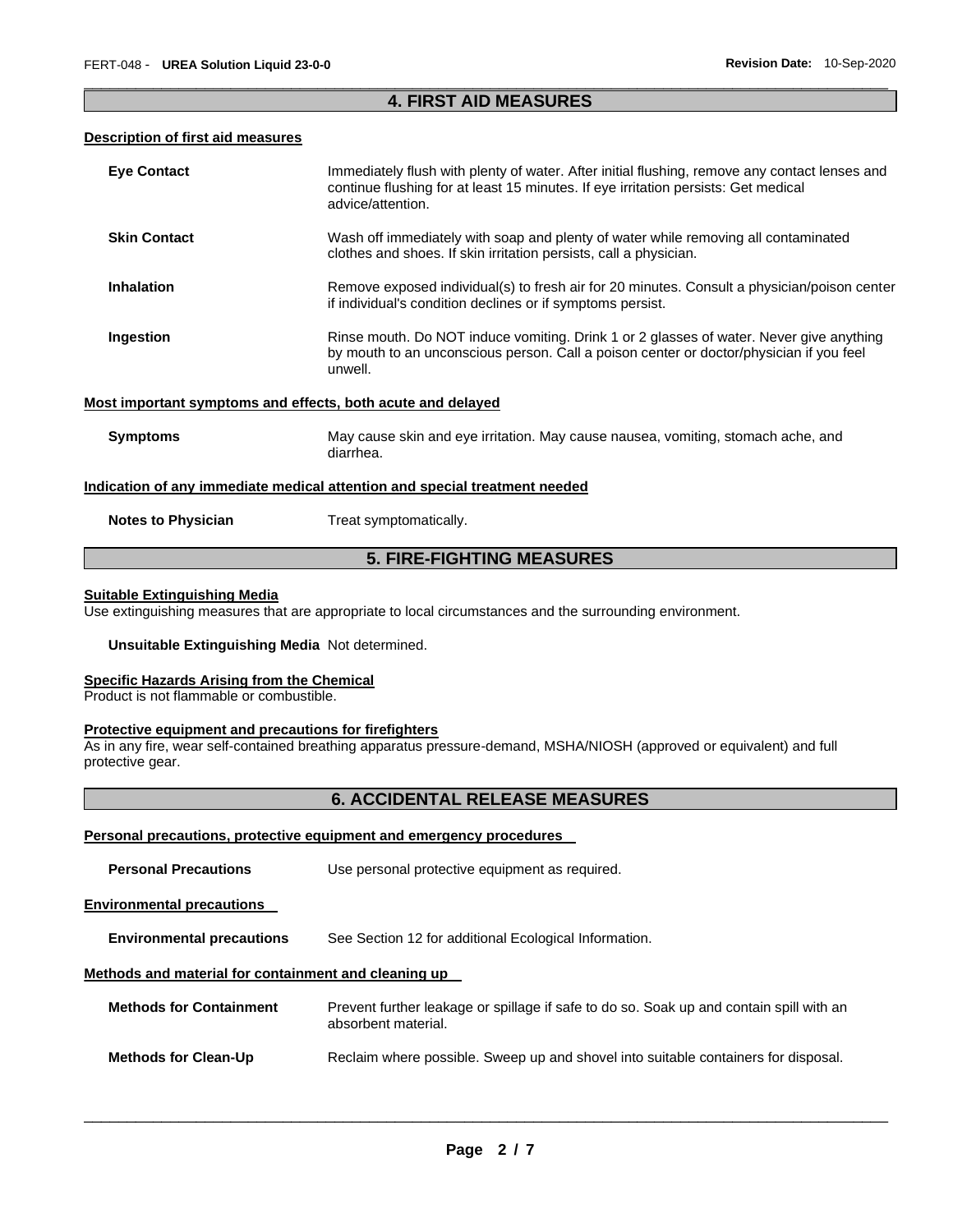## \_\_\_\_\_\_\_\_\_\_\_\_\_\_\_\_\_\_\_\_\_\_\_\_\_\_\_\_\_\_\_\_\_\_\_\_\_\_\_\_\_\_\_\_\_\_\_\_\_\_\_\_\_\_\_\_\_\_\_\_\_\_\_\_\_\_\_\_\_\_\_\_\_\_\_\_\_\_\_\_\_\_\_\_\_\_\_\_\_\_\_\_\_ **7. HANDLING AND STORAGE**

#### **Precautions for safe handling**

**Advice on Safe Handling** Handle in accordance with good industrial hygiene and safety practice. Wear appropriate personal protective equipment. Wash face, hands and any exposed skin thoroughly after handling. Avoid contact with skin, eyes or clothing. Avoid breathing vapors or mists. Use only with adequate ventilation.

## **Conditions for safe storage, including any incompatibilities**

| <b>Storage Conditions</b> | Keep containers tightly closed in a dry, cool and well-ventilated place. Store at |
|---------------------------|-----------------------------------------------------------------------------------|
|                           | temperatures above 32°F.                                                          |
|                           |                                                                                   |

**Incompatible Materials Strong oxidizing agents. Strong acids. Strong bases.** 

## **8. EXPOSURE CONTROLS/PERSONAL PROTECTION**

| <b>Exposure Guidelines</b>       | This product, as supplied, does not contain any hazardous materials with occupational<br>exposure limits established by the region specific regulatory bodies                                                                                                                                                                  |
|----------------------------------|--------------------------------------------------------------------------------------------------------------------------------------------------------------------------------------------------------------------------------------------------------------------------------------------------------------------------------|
| Appropriate engineering controls |                                                                                                                                                                                                                                                                                                                                |
| <b>Engineering Controls</b>      | Apply technical measures to comply with the occupational exposure limits. Maintain eye<br>wash fountain and quick-drench facilities in work area.                                                                                                                                                                              |
|                                  | Individual protection measures, such as personal protective equipment                                                                                                                                                                                                                                                          |
| <b>Eye/Face Protection</b>       | Wear eye/face protection. Refer to 29 CFR 1910.133 for eye and face protection<br>regulations.                                                                                                                                                                                                                                 |
| <b>Skin and Body Protection</b>  | Wear protective gloves and protective clothing. Reference Wiley's "Quick Selection Guide"<br>to Chemical Protective Clothing". Refer to 29 CFR 1910.138 for appropriate skin and body<br>protection.                                                                                                                           |
| <b>Respiratory Protection</b>    | If necessary, wear a MSHA/NIOSH-approved respirator. Refer to 29 CFR 1910.134 for<br>respiratory protection requirements.                                                                                                                                                                                                      |
|                                  | General Hygiene Considerations Avoid contact with skin, eyes and clothing. After handling this product, wash hands before<br>eating, drinking, or smoking. If contact occurs, remove contaminated clothing. If needed,<br>take first aid action shown on section 4 of this SDS. Launder contaminated clothing before<br>reuse. |

# **9. PHYSICAL AND CHEMICAL PROPERTIES**

## **Information on basic physical and chemical properties**

| <b>Physical state</b>            | Liquid         |
|----------------------------------|----------------|
| Appearance                       | Not determined |
| Color                            | Not determined |
| <b>Property</b>                  | <b>Values</b>  |
| рH                               | Not determined |
| Melting point / freezing point   | Not determined |
| Boiling point / boiling range    | Not determined |
| <b>Flash point</b>               | Not determined |
| <b>Evaporation Rate</b>          | Not determined |
| <b>Flammability (Solid, Gas)</b> | Not determined |

**Odor Threshold Not determined** 

**Apple 2018** Mot determined

**Remarks • Method**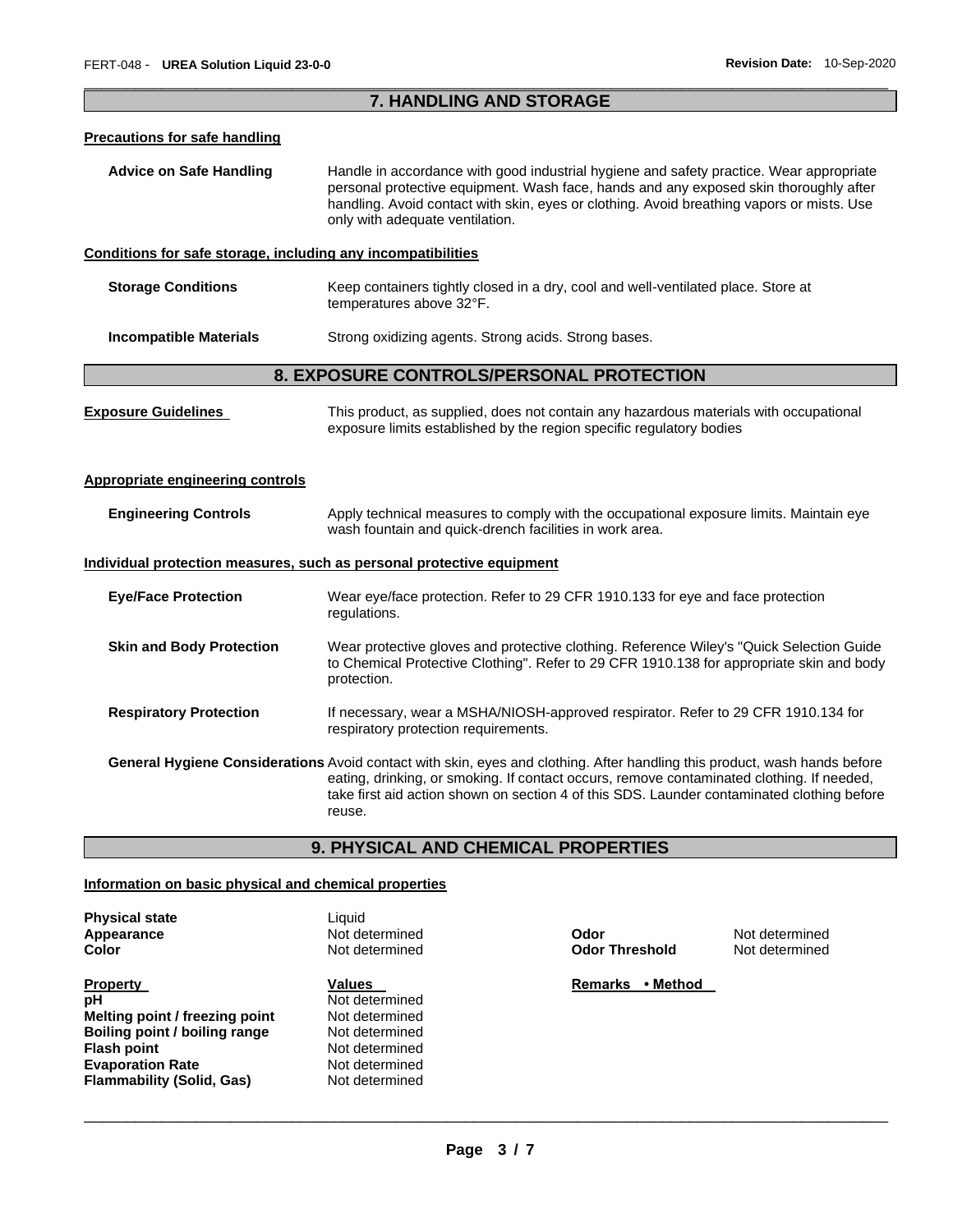| <b>Flammability Limit in Air</b>          |                  |
|-------------------------------------------|------------------|
| Upper flammability or explosive           | Not determined   |
| limits                                    |                  |
| Lower flammability or explosive<br>limits | Not determined   |
| <b>Vapor Pressure</b>                     | Not determined   |
|                                           |                  |
| <b>Vapor Density</b>                      | Not determined   |
| <b>Relative Density</b>                   | Not determined   |
| <b>Water Solubility</b>                   | Soluble in water |
| Solubility in other solvents              | Not determined   |
| <b>Partition Coefficient</b>              | Not determined   |
| <b>Autoignition temperature</b>           | Not determined   |
| <b>Decomposition temperature</b>          | Not determined   |
| <b>Kinematic viscosity</b>                | Not determined   |
| <b>Dynamic Viscosity</b>                  | Not determined   |
| <b>Explosive Properties</b>               | Not determined   |
| <b>Oxidizing Properties</b>               | Not determined   |

# **10. STABILITY AND REACTIVITY**

## **Reactivity**

Not reactive under normal conditions.

#### **Chemical stability**

Stable under recommended storage conditions.

## **Possibility of hazardous reactions**

None under normal processing.

## **Conditions to Avoid**

Keep out of reach of children.

## **Incompatible materials**

Strong oxidizing agents. Strong acids. Strong bases.

## **Hazardous decomposition products**

None known based on information supplied.

# **11. TOXICOLOGICAL INFORMATION**

## **Information on likely routes of exposure**

| <b>Product Information</b> |                                                         |
|----------------------------|---------------------------------------------------------|
| <b>Eye Contact</b>         | May cause temporary irritation on eye contact.          |
| <b>Skin Contact</b>        | May cause temporary irritation on skin contact.         |
| <b>Inhalation</b>          | Do not inhale.                                          |
| Ingestion                  | May cause nausea, vomiting, stomach ache, and diarrhea. |

## **Component Information**

| <b>Chemical name</b>               | Oral LD50                        | <b>Dermal LD50</b> | halation LC50 |
|------------------------------------|----------------------------------|--------------------|---------------|
| Urea<br>$-7$<br>12C<br>13-6<br>57- | `Rat<br>$= 847^{\circ}$<br>ma/ka |                    |               |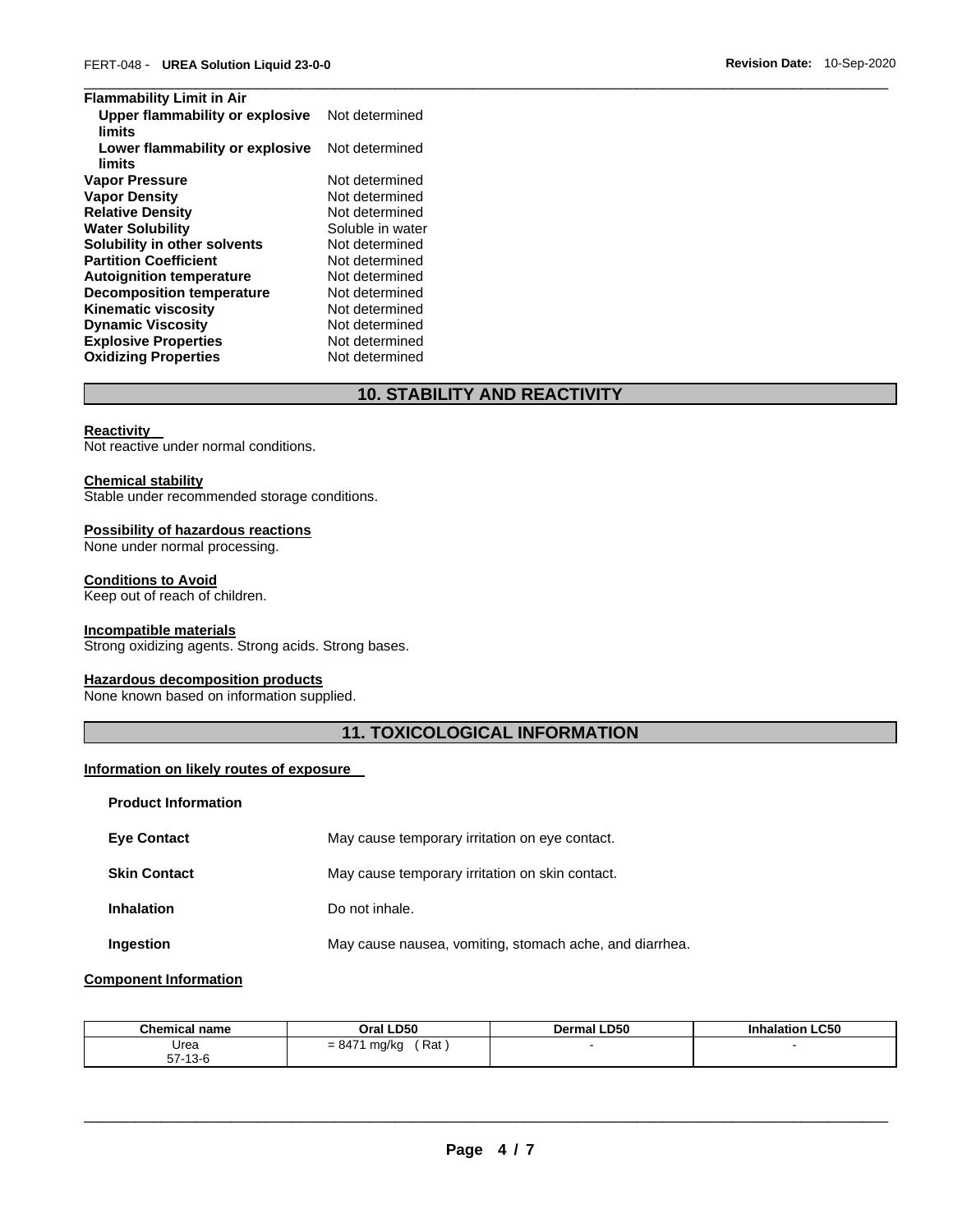## **Symptoms related to the physical, chemical and toxicological characteristics**

**Symptoms** Please see section 4 of this SDS for symptoms.

#### **Delayed and immediate effects as well as chronic effects from short and long-term exposure**

**Carcinogenicity** Based on the information provided, this product does not contain any carcinogens or potential carcinogens as listed by OSHA, IARC or NTP.

\_\_\_\_\_\_\_\_\_\_\_\_\_\_\_\_\_\_\_\_\_\_\_\_\_\_\_\_\_\_\_\_\_\_\_\_\_\_\_\_\_\_\_\_\_\_\_\_\_\_\_\_\_\_\_\_\_\_\_\_\_\_\_\_\_\_\_\_\_\_\_\_\_\_\_\_\_\_\_\_\_\_\_\_\_\_\_\_\_\_\_\_\_

## **Numerical measures of toxicity**

## **The following values are calculated based on chapter 3.1 of the GHS document** . **Oral LD50** 16,942.0000 mg/kg

## **12. ECOLOGICAL INFORMATION**

#### **Ecotoxicity**

An environmental hazard cannot be excluded in the event of unprofessional handling or disposal.

## **Component Information**

| Chemical name | Algae/aguatic plants | Fish                         | Crustacea                                              |
|---------------|----------------------|------------------------------|--------------------------------------------------------|
| Urea          |                      | 16200 - 18300: 96 h Poecilia | [10000: 24 h Daphnia magna Straus]                     |
| 57-13-6       |                      | reticulata mg/L LC50         | mg/L EC50 3910: 48 h Daphnia<br>magna mg/L EC50 Static |

## **Persistence/Degradability**

Not determined.

#### **Bioaccumulation**

There is no data for this product.

## **Mobility**

| $^{\circ}$ homi<br>name | <b>Partition coefficient</b> |
|-------------------------|------------------------------|
| Urea                    | 1.59<br>- 1                  |
| $-742c$                 |                              |

#### **Other Adverse Effects**

Not determined

## **13. DISPOSAL CONSIDERATIONS**

#### **Waste Treatment Methods**

| <b>Disposal of Wastes</b>     | Disposal should be in accordance with applicable regional, national and local laws and<br>regulations. |
|-------------------------------|--------------------------------------------------------------------------------------------------------|
| <b>Contaminated Packaging</b> | Disposal should be in accordance with applicable regional, national and local laws and<br>regulations. |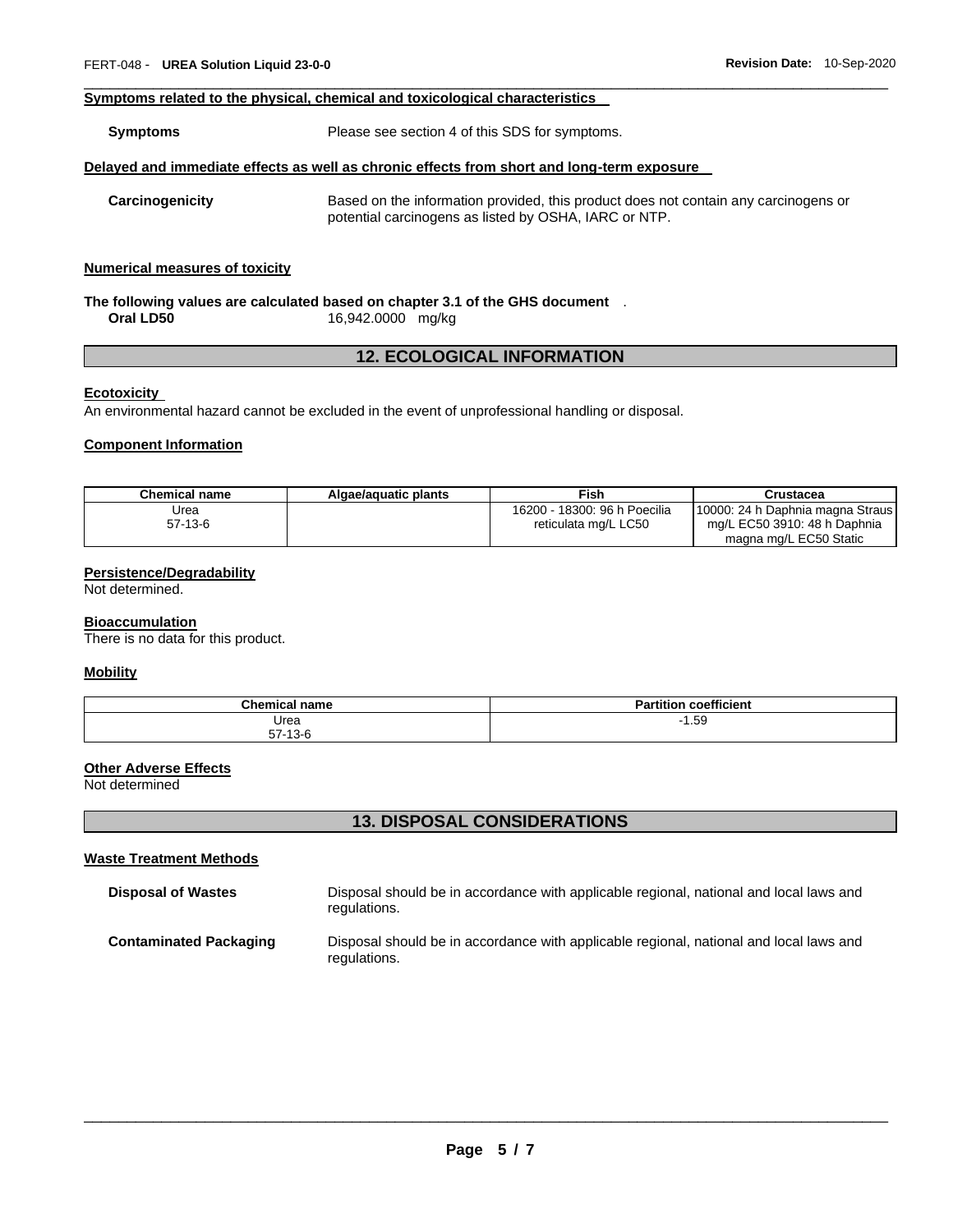| 14. IKANSPUKI INFUKWAIIUN |                                                                                                                                |  |  |  |  |  |
|---------------------------|--------------------------------------------------------------------------------------------------------------------------------|--|--|--|--|--|
| <b>Note</b>               | Please see current shipping paper for most up to date shipping information, including<br>exemptions and special circumstances. |  |  |  |  |  |
| <u>DOT</u>                | Not regulated                                                                                                                  |  |  |  |  |  |
| <b>IATA</b>               | Not regulated                                                                                                                  |  |  |  |  |  |
| <b>IMDG</b>               | Not regulated                                                                                                                  |  |  |  |  |  |

\_\_\_\_\_\_\_\_\_\_\_\_\_\_\_\_\_\_\_\_\_\_\_\_\_\_\_\_\_\_\_\_\_\_\_\_\_\_\_\_\_\_\_\_\_\_\_\_\_\_\_\_\_\_\_\_\_\_\_\_\_\_\_\_\_\_\_\_\_\_\_\_\_\_\_\_\_\_\_\_\_\_\_\_\_\_\_\_\_\_\_\_\_

**14. TRANSPORT INFORMATION** 

# **15. REGULATORY INFORMATION**

## **International Inventories**

| <b>Chemical name</b> | <b>TSCA TSCA Inventory DSL/NDSL EINECS/ELI</b><br><b>Status</b> | NCS | <b>ENCS</b> | <b>IECSC</b> | <b>KECL</b> | <b>PICCS</b> | <b>AICS</b> |
|----------------------|-----------------------------------------------------------------|-----|-------------|--------------|-------------|--------------|-------------|
| Urea                 | ACTIVE                                                          |     |             |              |             |              |             |

#### **Legend:**

*TSCA - United States Toxic Substances Control Act Section 8(b) Inventory* 

*DSL/NDSL - Canadian Domestic Substances List/Non-Domestic Substances List* 

*EINECS/ELINCS - European Inventory of Existing Chemical Substances/European List of Notified Chemical Substances* 

*ENCS - Japan Existing and New Chemical Substances* 

*IECSC - China Inventory of Existing Chemical Substances* 

*KECL - Korean Existing and Evaluated Chemical Substances* 

*PICCS - Philippines Inventory of Chemicals and Chemical Substances* 

*AICS - Australian Inventory of Chemical Substances* 

## **US Federal Regulations**

#### **CERCLA**

This material, as supplied, does not contain any substances regulated as hazardous substances under the Comprehensive Environmental Response Compensation and Liability Act (CERCLA) (40 CFR 302) or the Superfund Amendments and Reauthorization Act (SARA) (40 CFR 355).

## **SARA 313**

Section 313 of Title III of the Superfund Amendments and Reauthorization Act of 1986 (SARA). This product does not contain any chemicals which are subject to the reporting requirements of the Act and Title 40 of the Code of Federal Regulations, Part 372

## **CWA (Clean Water Act)**

This product does not contain any substances regulated as pollutants pursuant to the Clean Water Act (40 CFR 122.21 and 40 CFR 122.42)

## **US State Regulations**

#### **California Proposition 65**

This product does not contain any Proposition 65 chemicals.

## **U.S. State Right-to-Know Regulations**

This product does not contain any substances regulated under applicable state right-to-know regulations